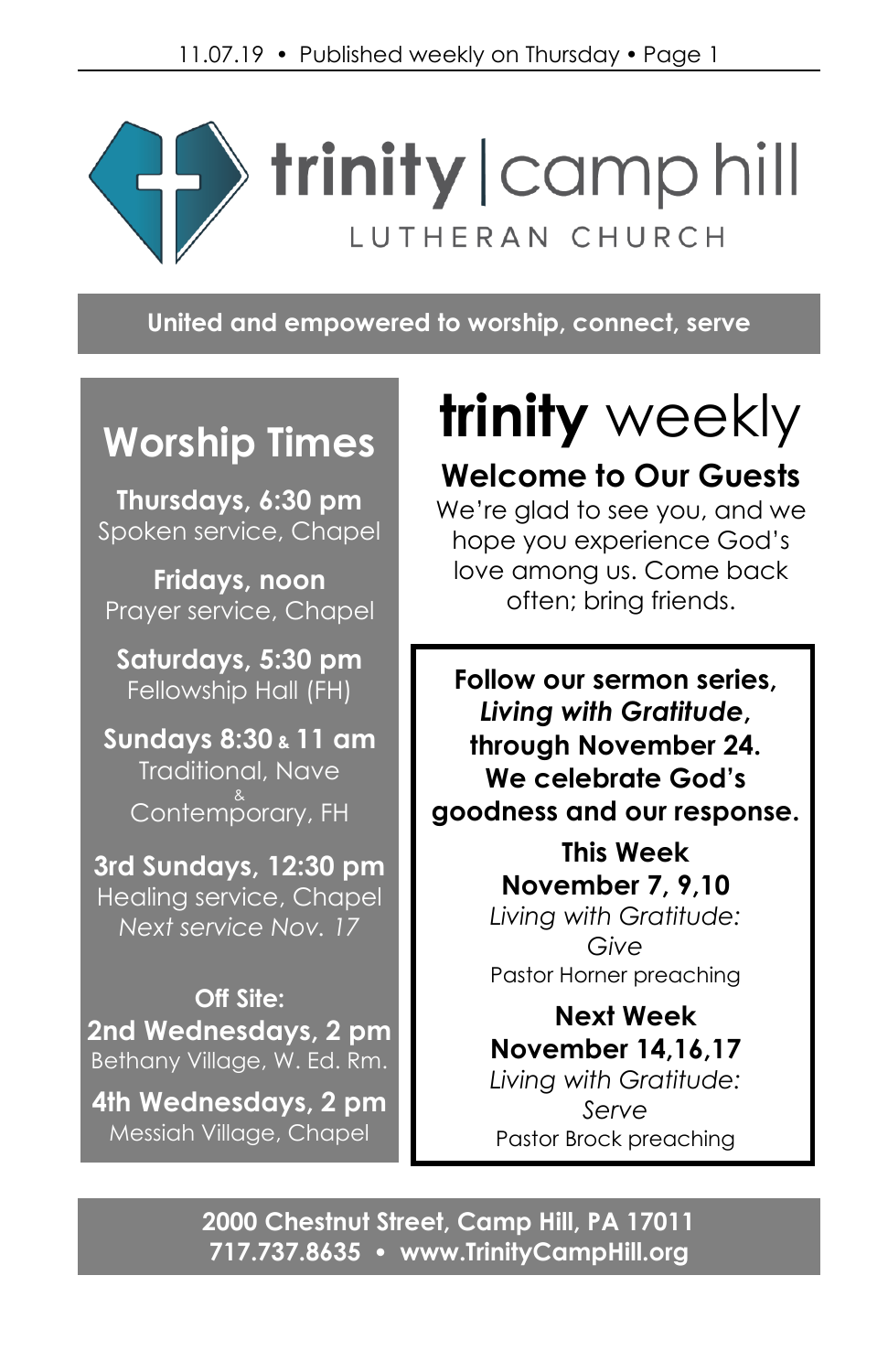## **Care and pray for one another**

**Every member prayer list November 8–14:** Bob & Ruth Brommer; Madelyn Brodie; Gretchen Brodie and Benjamin; Carolyn Brodie; John & Marianne Brock; Jessie Brock; Evan Brock; Benjamin Brock; Samantha Brinley; Ric & Sharon Brice; Bonnie & Edward Brezina; Gretchen Brewer; Tyler Brett; Thomas & Karen Brett

**Reach out to hospitalized and at-home members.** See the list in the Narthex and the Gathering Space tract rack.

## **Alehouse Table Talks: Food, Fun and Fellowship**



**Ale House Table Talk.** Join Pastor Jack Horner and Trinity Mechanicsburg's Pastor Karen Durbin on **Tuesday, November 19**, at Appalachian Brewing Company, 6462 Carlisle Pike. Come at 6 pm to order dinner, or 7-8 pm for conversation. **Topic:** "How do we learn to wait in an amazon.com world?"

## **This concert will be OUTSTANDING: Don't miss it!**

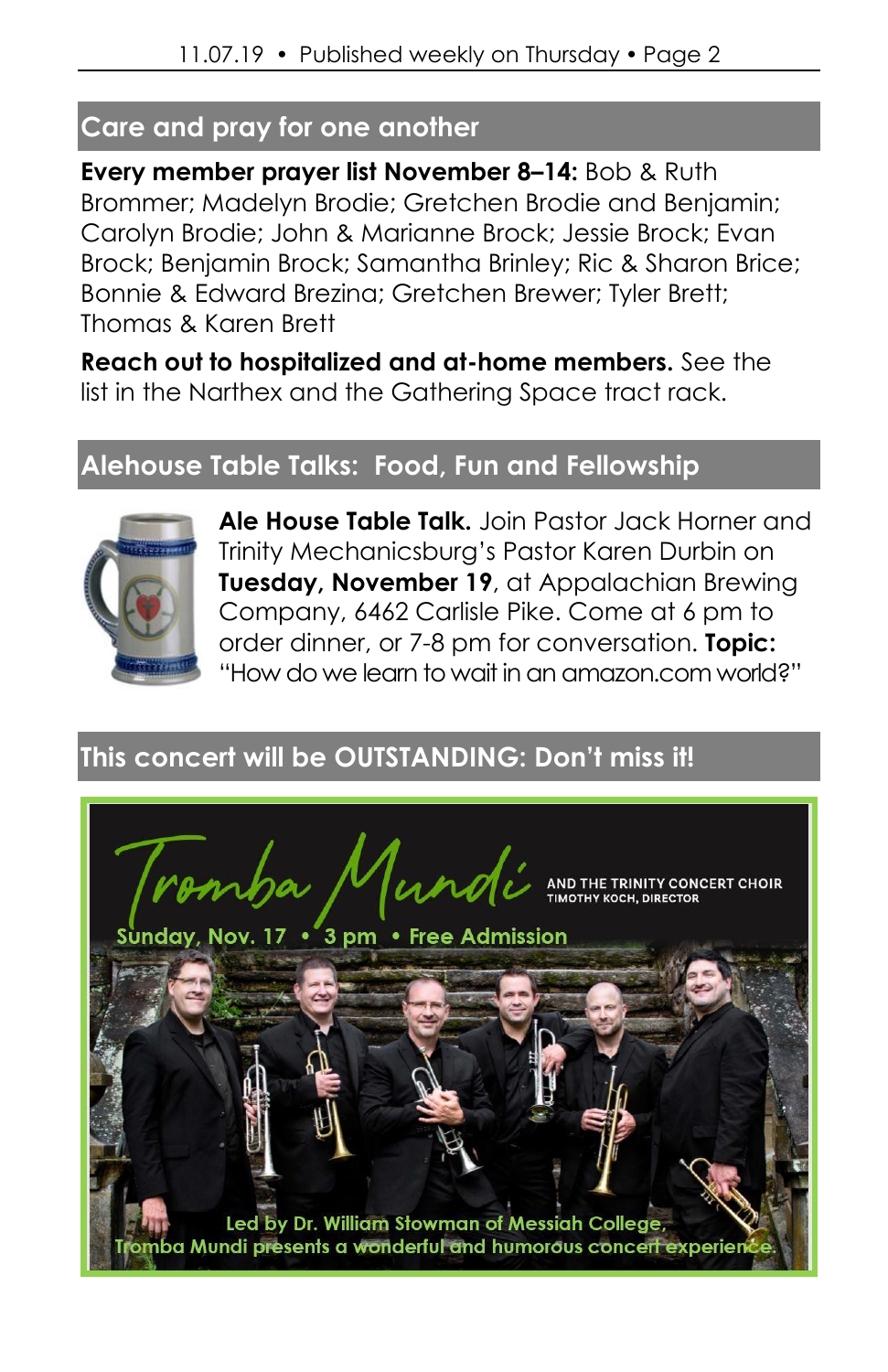## **SERVE: So many options!**

## **WHAT CAN YOU DO TO SERVE AT TRINITY? Sunday, Nov. 10 • 9:45-10:45 am • Rms. 236-237**

It's a Trinity Serve Fair! Move from table to table to learn about our projects and ministries and how YOU can serve.

- **Operate our Nave soundboard.** We especially need volunteers for 11 am traditional services. We will provide training. Contact Steve Kauffman in the church office.
- **Help set up communion at Sunday traditional services.** Our Altar Care Team needs YOU—individuals, couples, families—just 4-6 times a year. Contact Barbara Kriebel at 717-697-3928 or [barbara.kriebel@verizon.net.](mailto:barbara.kriebel@verizon.net)

**Sunday, November 24** *Thanks* and *Giving*

- **More than 150 volunteers are needed** to make, package, and deliver 400 Thanksgiving meals to homebound seniors and local families in need.
	- Sign up in the Gathering Space or online at [ttsu.me/ahjue4](https://ttsu.me/ahjue4)
- We **need to raise \$1,000** for this year's expenses.
	- ✓ Give \$\$ in offering or Giving Station in Gathering Space; Text to 717-963-2281; Use Give+ app; Use "DONATE" on website
- **Craft creative prayer cards to go with each meal –** Room 234 at 9:45 on Sundays, November 10 and 17

Questions? Ask Kathy Holmes at [kathyholmes@mac.com](mailto:kathyholmes@mac.com)

• **Donate knit hats, gloves, mittens, and scarves for homeless children in the Harrisburg School District;** put items in the collection box in the Gathering Space until November 25. Items will be distributed at a fun Christmas party sponsored by local businesses. Questions? Ask Grace Hoyt at 717-434-5436.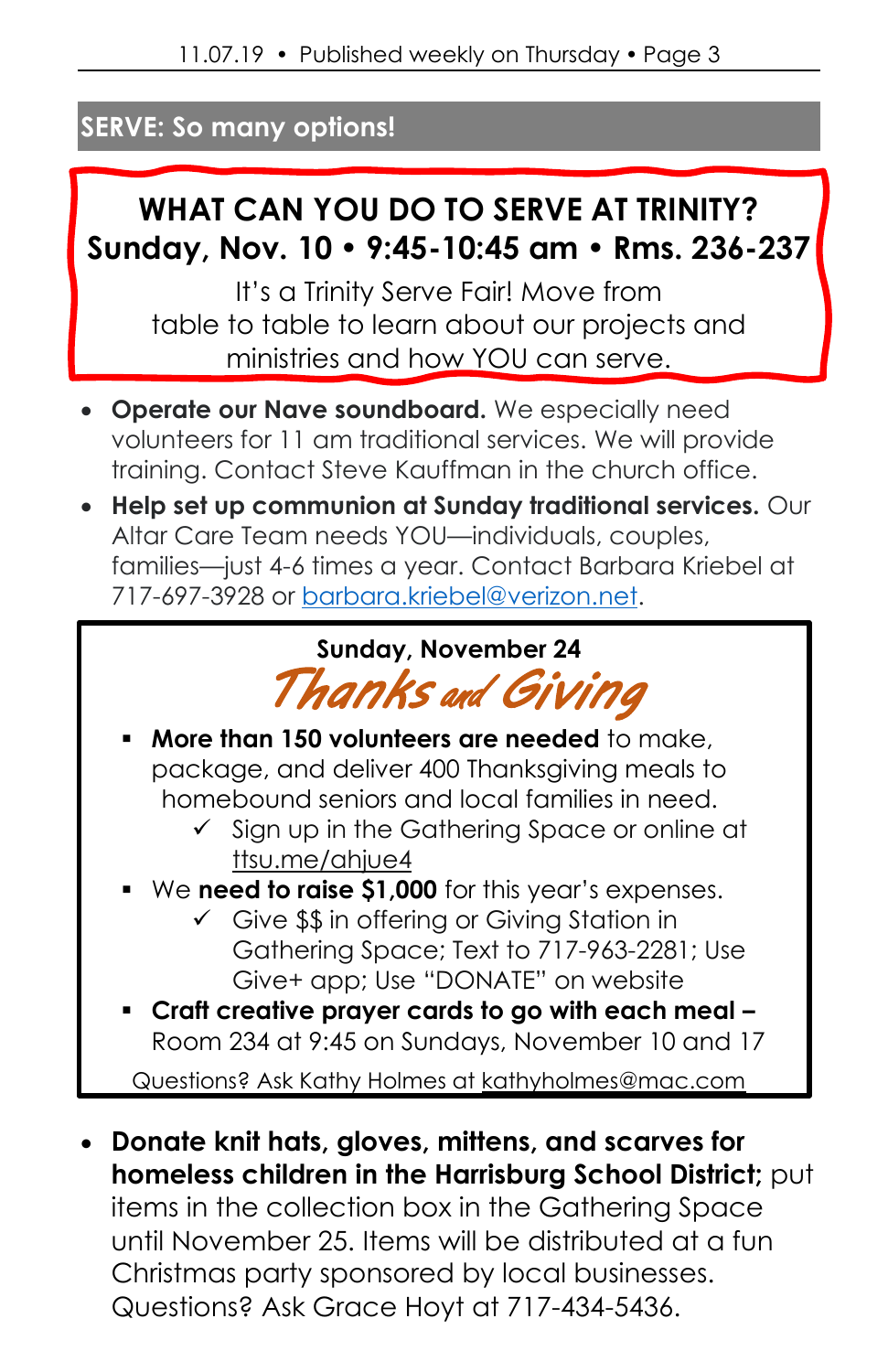## **Connect!**

## **For folks in their 20s and 30s: Next Phase is Thursday, November 14, at 7 pm in Room 241**



## **Hey, youth, this is for YOU**

**Sr. High YG is THIS Sunday, November 10, from 6-8:30 pm for grades 9-12.** Come for a night of group building, strengthening friendships, crazy fun, wacky traditions, and faith discussion with your peers. Dinner is provided; just bring friends and snacks. C U There for all the AWESOMENESS! **P.S.** Turn in your YG Winter Retreat Stuff at Sr. High!!

**YG BOWLING is NEXT Sunday, November 17, from 6:15-8:30 pm at Trindle Bowl** for all youth in grades 6-12. Bring friends! This event has become a cool YG tradition and pure fun and fellowship. **Bring \$6.50 (in exact change) for two games and shoes, plus extra \$\$ if you want to buy food from the snack bar.** Remember, we meet in the lobby of the Trindle Bowl at 6:15 pm; **we are NOT** providing rides from the church**. P.S. Winter Retreat closes on this night, so get your stuff in.**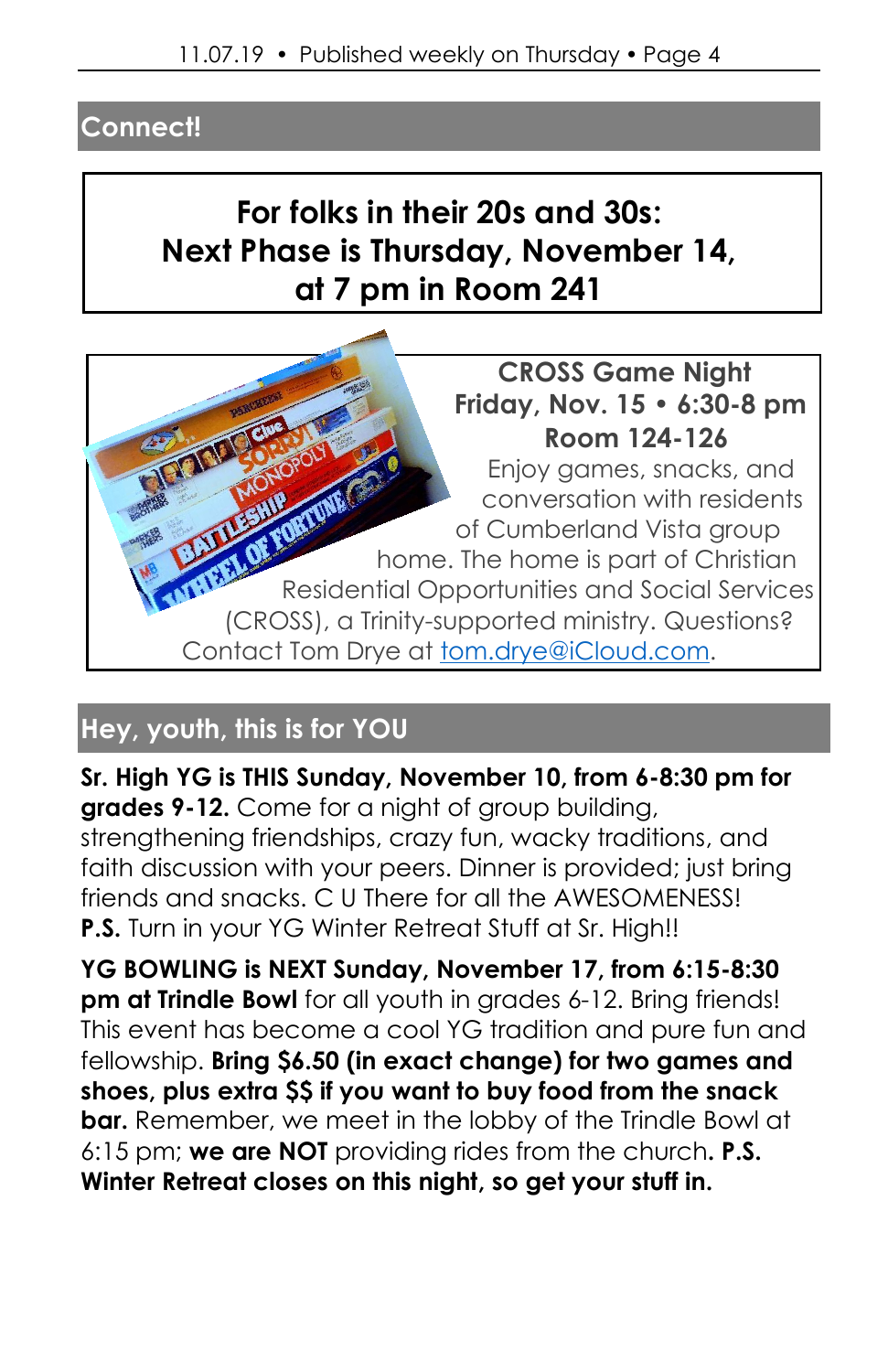## **Check out the art wall in the Gathering Space**

**The art for November** is furnished by four members from the Open Studio of the Art Association of Harrisburg.

## **Read the numbers**

| <b>Trinity Financial Report - October 2019</b> |                      |                          |                          |  |
|------------------------------------------------|----------------------|--------------------------|--------------------------|--|
|                                                | Oct<br><b>Actual</b> | Jan-Oct<br><b>Actual</b> | Jan-Oct<br><b>Budget</b> |  |
| Contributions                                  | \$83,172             | \$992,324                | \$1,027,488              |  |
| <b>Other Receipts</b>                          | 10,655               | 111,873                  | 107,515                  |  |
| <b>Total Receipts</b>                          | 93,827               | 1,104,197                | 1,135,003                |  |
| <b>Expenses</b>                                | 106,913              | 1,193,751                | 1,187,234                |  |
| <b>Budget Balance</b>                          | (\$13,086)           | $($ \$89,554)            | (552, 231)               |  |

## **Sunday through Sunday calendar**

#### **Sunday, November 10**

| 8:30 am.             | Worship. Nave and Fellowship Hall               |  |  |  |
|----------------------|-------------------------------------------------|--|--|--|
| $9:45$ am.           | Faith Connections: Children & Youth classes     |  |  |  |
| 9:45 am.             | <b>Faith Connections: Adult classes</b>         |  |  |  |
| 9:45 am.             | Confirmation class. 12                          |  |  |  |
| 9:45 am.             | Serve Fair. 236-237                             |  |  |  |
| 10:30 am.            | Cherub Choir rehearsal, 123                     |  |  |  |
| 11:00 am.            | Worship. Nave and Fellowship Hall               |  |  |  |
| $4:30$ pm.           | Youth Bells, Nave                               |  |  |  |
| $5:15$ pm.           | Matins Choir. Choir Rm                          |  |  |  |
| $6:00 \text{ pm}$ .  | Junior Bells, Nave                              |  |  |  |
| $6:00 \text{ pm}$ .  | Sr. High YG. 236                                |  |  |  |
| $6:30$ pm.           | Junior Choir, 123                               |  |  |  |
| Monday, November 11  |                                                 |  |  |  |
| 6:00 pm.             | Harrisburg Jr. Youth String Orchestra. Choir Rm |  |  |  |
| 7:00 pm.             | Harrisburg Symphony Youth Orchestra. FH         |  |  |  |
| Tuesday, November 12 |                                                 |  |  |  |
| 8:00 pm.             | Men's Bible Study. Brothers Restaurant.         |  |  |  |
| $2:00 \text{ pm}$    | The Woods Worship. Woods Chapel                 |  |  |  |
| $6:30$ pm.           | FaithX rehearsal. FH                            |  |  |  |
| 7:00 pm.             | Congregation Council meeting. 237               |  |  |  |
| 7:00 pm.             | Men's Small Group. Library                      |  |  |  |
| 7:00 pm.             | Harrisburg Singers practice. Choir Rm           |  |  |  |
|                      |                                                 |  |  |  |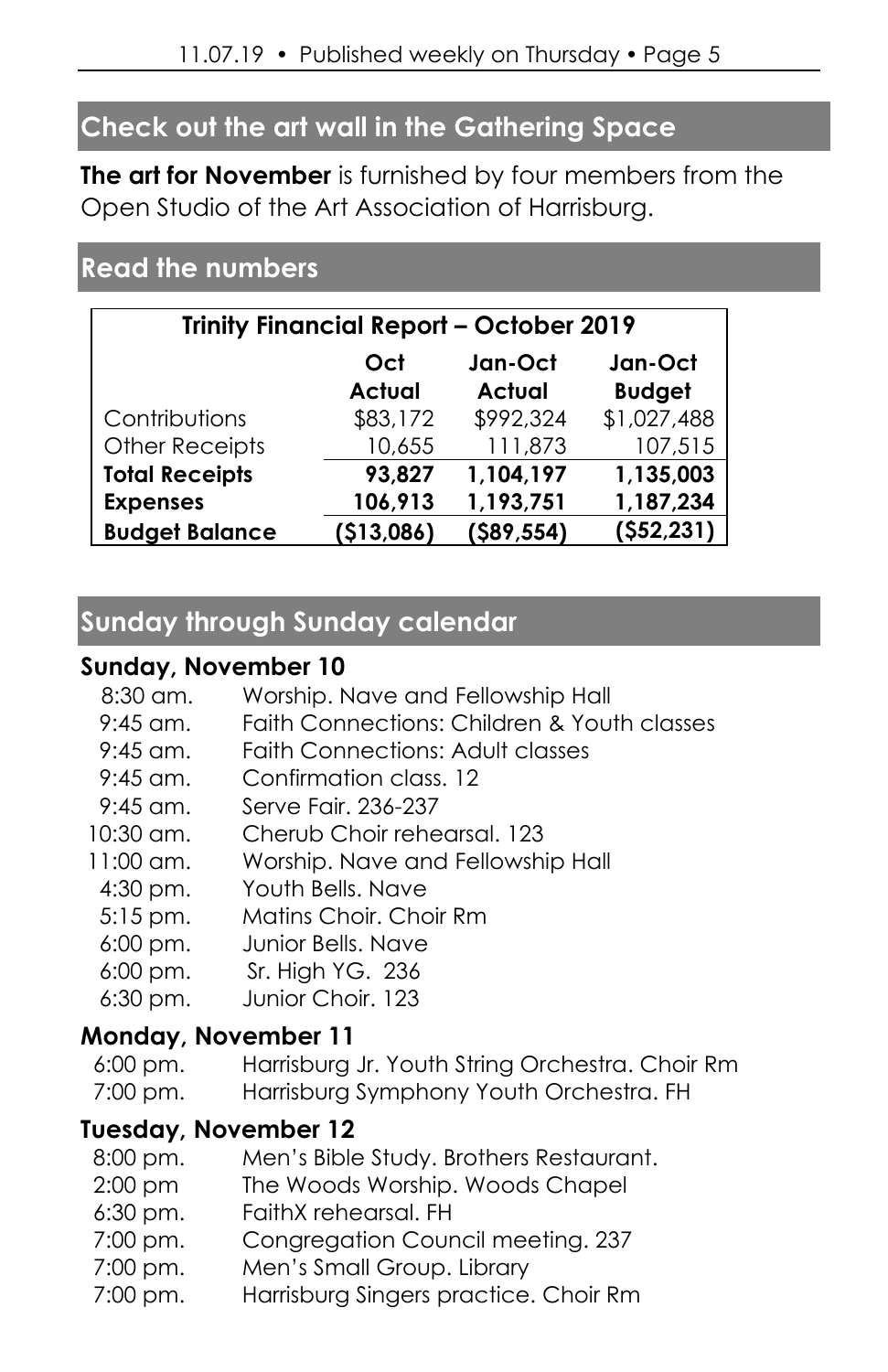#### **Wednesday, November 13**

- 9:30 am. Library Staff workday
- 2:00 pm. Bethany Worship. West Ed Wing
- 7:00 pm. Men of Trinity. 228-230
- 7:00 pm. Adult Bell rehearsal. Nave

#### **Thursday, November 14**

- 9:30 am. Bible Study. FH
- 10:30 pm. L.I.F.T Small Group. 241
	- 6:30 pm. Worship service. Chapel
	- 7:00 pm. Next Phase group. 241
	- 7:00 pm. Bible Study. 237
	- 7:00 pm. Concert Choir. Choir Rm
	- 8:00 pm. Chancel Choir. Choir Rm

#### **Friday, November 15**

| 12:00 pm.  | Prayer service. Chapel    |
|------------|---------------------------|
| $6:30$ pm. | CROSS game night. 124-126 |

#### **Saturday, November 16**

- 8:20 am. Trinity on the Run. Parking Lot
- 9:00 am. Fall Cleanup RAIN DATE
- 5:30 pm. Saturday worship. FH

#### **Sunday, November 17**

- 8:30 am. Worship. Nave and Fellowship Hall
- 9:45 am. Faith Connections: Children & Youth classes
- 9:45 am. Faith Connections: Adult classes
- 9:45 am. Confirmation Class. 12
- 9:45 am. Gather & Pack Food for New Hope.
- 9:45 am. Trinity Book Review Group. 241
- 10:30 am. Cherub Choir rehearsal. 123
- 11:00 am. Worship. Nave and Fellowship Hall
- 11:00 am. Sourbeer baptism Frey. Nave.
- 12:30 pm. Healing Service. Chapel.
- 3:00 pm. Trumba Mundi Concert. Nave
- 5:00 pm. Trumba Mundi Reception. Gathering Space
- 5:15 pm. Matins Choir. Choir Rm
- 6:00 pm. Junior Bells. Nave
- 6:15 pm. YG Youth Group Bowling night. Trindle Bowl
- 6:30 pm. Junior Choir. 123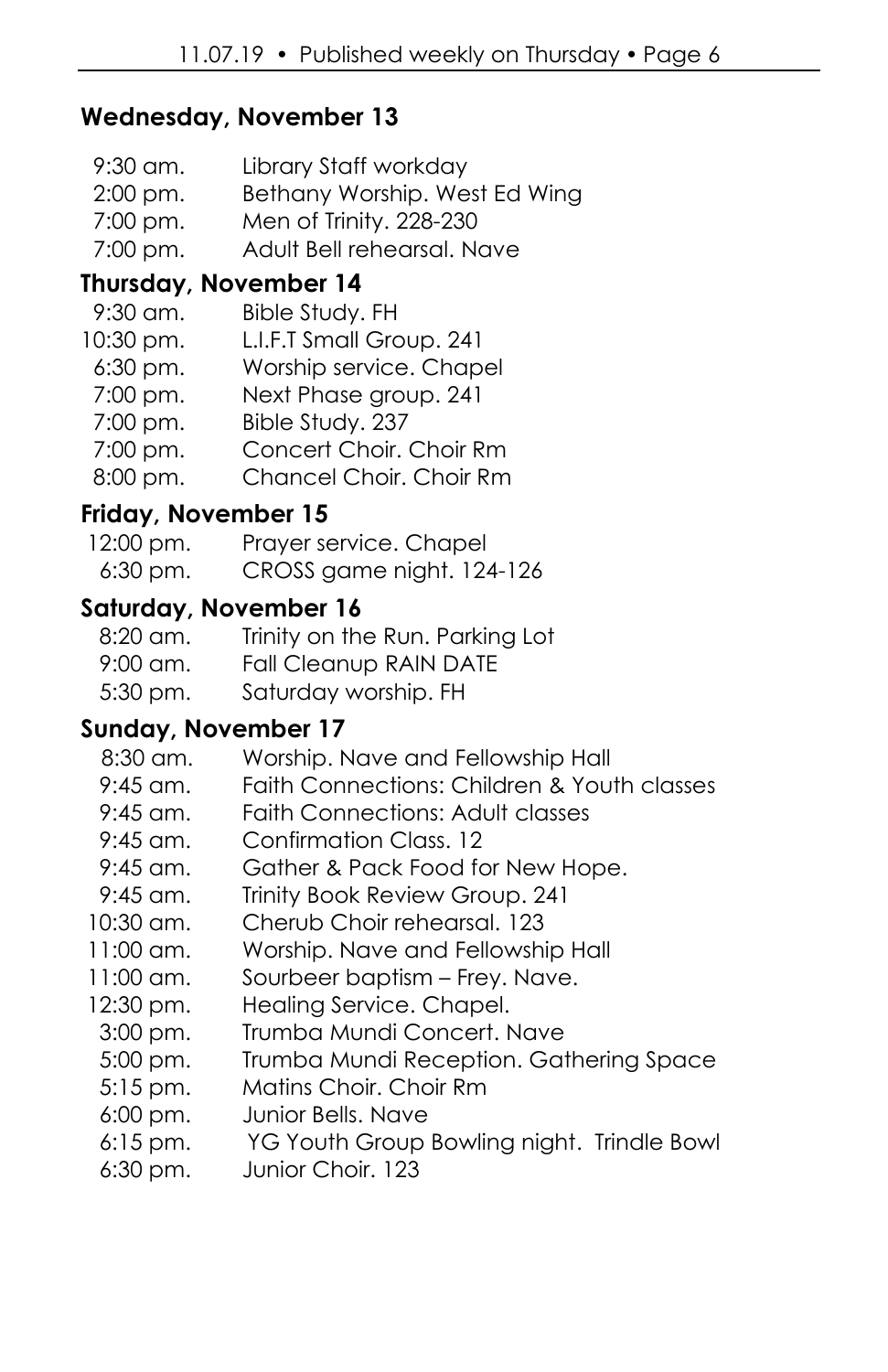